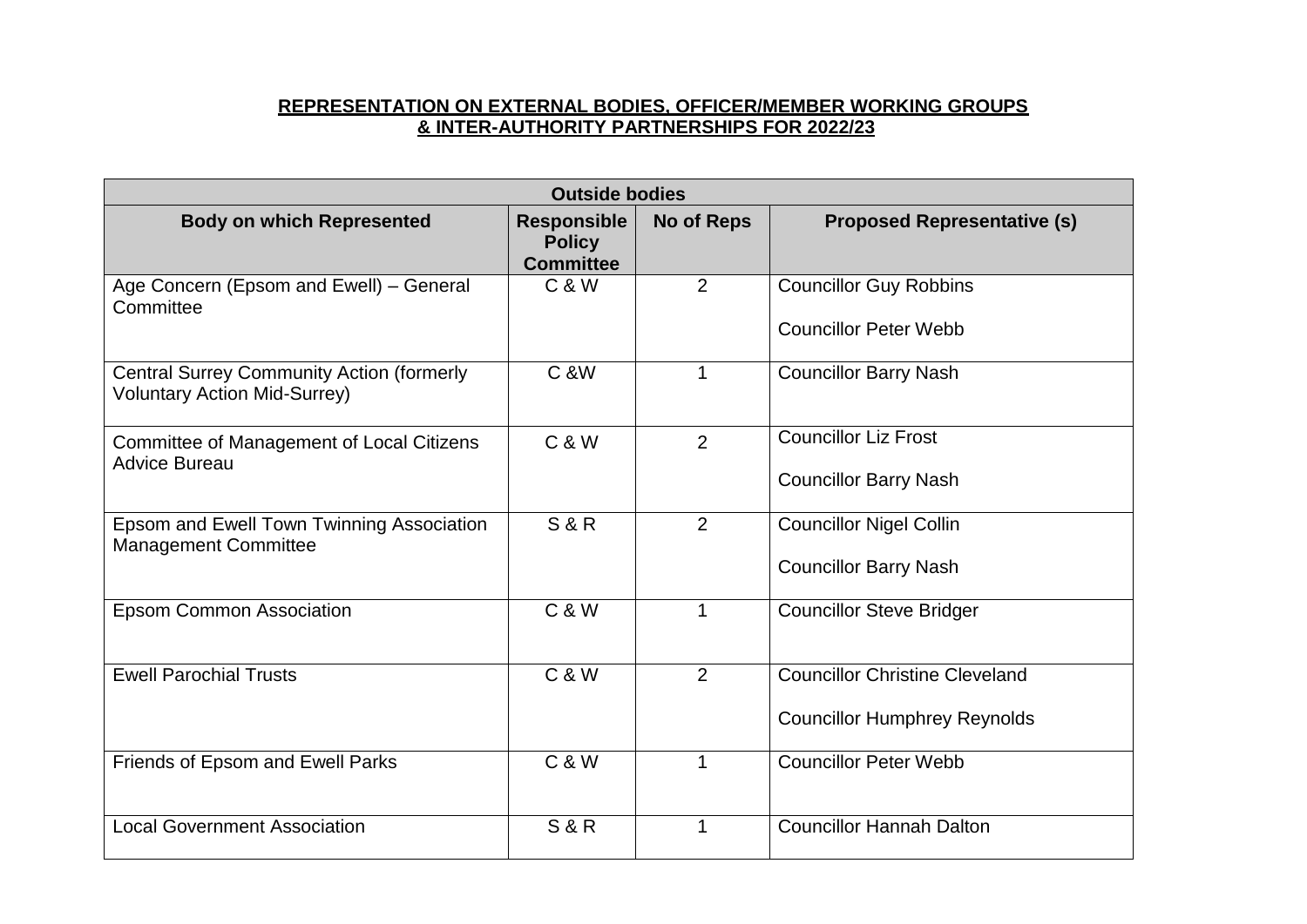| <b>Joint Committees / Arrangements</b>                                                                                                                                                                                                                                                                                              |                                                         |                   |                                                                                                                                                                               |  |  |
|-------------------------------------------------------------------------------------------------------------------------------------------------------------------------------------------------------------------------------------------------------------------------------------------------------------------------------------|---------------------------------------------------------|-------------------|-------------------------------------------------------------------------------------------------------------------------------------------------------------------------------|--|--|
| <b>Body on which Represented</b>                                                                                                                                                                                                                                                                                                    | <b>Responsible</b><br><b>Policy</b><br><b>Committee</b> | <b>No of Reps</b> | <b>Proposed Representative (s)</b>                                                                                                                                            |  |  |
| <b>Coast to Capital Joint Committee</b>                                                                                                                                                                                                                                                                                             | <b>S&amp;R</b>                                          | $\mathbf{1}$      | Chair of RA Group                                                                                                                                                             |  |  |
| Epsom & Ewell Local Committee<br><b>NOTE:</b> Returning Members will have 28 days<br>to confirm that their register of pecuniary<br>interests previously submitted to County<br>Council remains current. Newly appointed<br>members will have 28 days to complete a<br>registration form (to be provided following<br>appointment). | <b>S&amp;R</b>                                          | 5                 | <b>Councillor Neil Dallen</b><br><b>Councillor Graham Jones</b><br><b>Councillor Debbie Monksfield</b><br><b>Councillor Phil Neale</b><br><b>Councillor Humphrey Reynolds</b> |  |  |
|                                                                                                                                                                                                                                                                                                                                     |                                                         | $+5$<br>subs      | <b>Councillor Arthur Abdulin</b><br><b>Councillor Steve Bridger</b><br><b>Councillor Kate Chinn</b><br><b>Councillor Hannah Dalton</b><br><b>Councillor Chris Frost</b>       |  |  |
| <b>Epsom and Ewell Community Safety</b><br>Partnership                                                                                                                                                                                                                                                                              | E & SC                                                  | 1                 | Environment<br>Safe<br>Chair<br><b>of</b><br>and<br><b>Communities Committee</b>                                                                                              |  |  |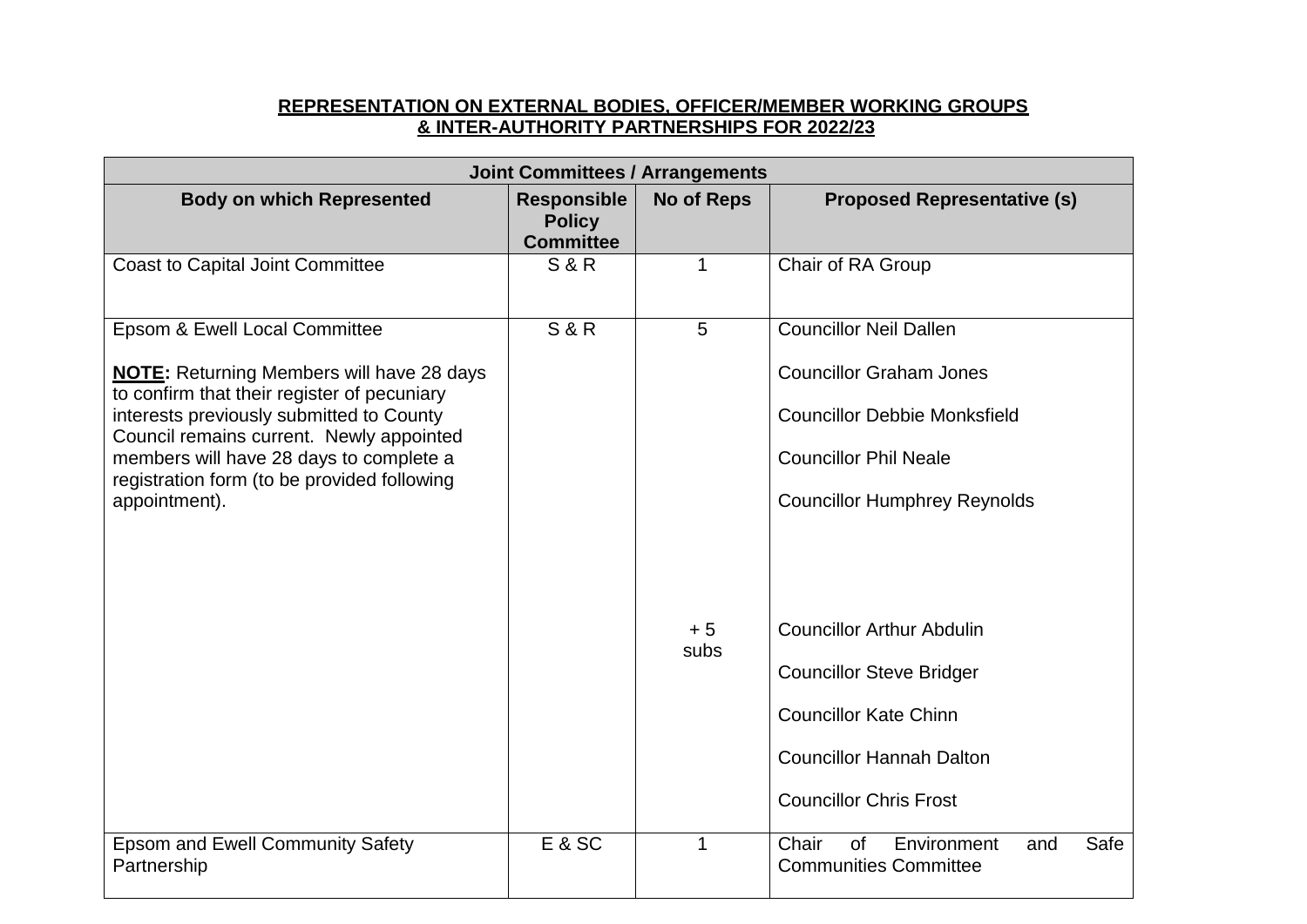| <b>Joint Committees / Arrangements</b>                                                     |                                                         |                                                                     |                                                                     |  |
|--------------------------------------------------------------------------------------------|---------------------------------------------------------|---------------------------------------------------------------------|---------------------------------------------------------------------|--|
| <b>Body on which Represented</b>                                                           | <b>Responsible</b><br><b>Policy</b><br><b>Committee</b> | <b>No of Reps</b>                                                   | <b>Proposed Representative (s)</b>                                  |  |
| Epsom and Walton Downs Conservators                                                        | $C$ & $W$                                               | 6                                                                   | <b>Councillor Liz Frost</b>                                         |  |
| Already appointed to a Term of Office<br>$(4 \text{ years}, 2019 - 2023)$                  |                                                         |                                                                     | <b>Councillor Bernice Froud</b>                                     |  |
|                                                                                            |                                                         |                                                                     | <b>Councillor Jan Mason</b>                                         |  |
|                                                                                            |                                                         |                                                                     | <b>Councillor Steven McCormick</b>                                  |  |
|                                                                                            |                                                         |                                                                     | <b>Councillor Lucie McIntyre</b>                                    |  |
|                                                                                            |                                                         |                                                                     | <b>Councillor Clive Woodbridge</b>                                  |  |
| <b>Epsom and Walton Downs Consultative</b><br>Committee                                    | $C$ & $W$                                               | (+ Chairman<br>of the Epsom<br>and Walton<br>Downs<br>Conservators) | <b>Councillor Bernice Froud</b>                                     |  |
| Epsom and Walton Downs Training Grounds<br><b>Management Board</b>                         | <b>C &amp; W</b>                                        | 2                                                                   | <b>Councillor Neil Dallen</b>                                       |  |
| Parking and Traffic Regulations Outside<br>London Adjudication Joint Committee<br>(PATROL) | E&SC                                                    | 1                                                                   | <b>Chair of Environment &amp; Safe Communities</b><br>Committee     |  |
|                                                                                            |                                                         | $+$ Sub                                                             | Vice Chair of Environment &<br>Safe<br><b>Communities Committee</b> |  |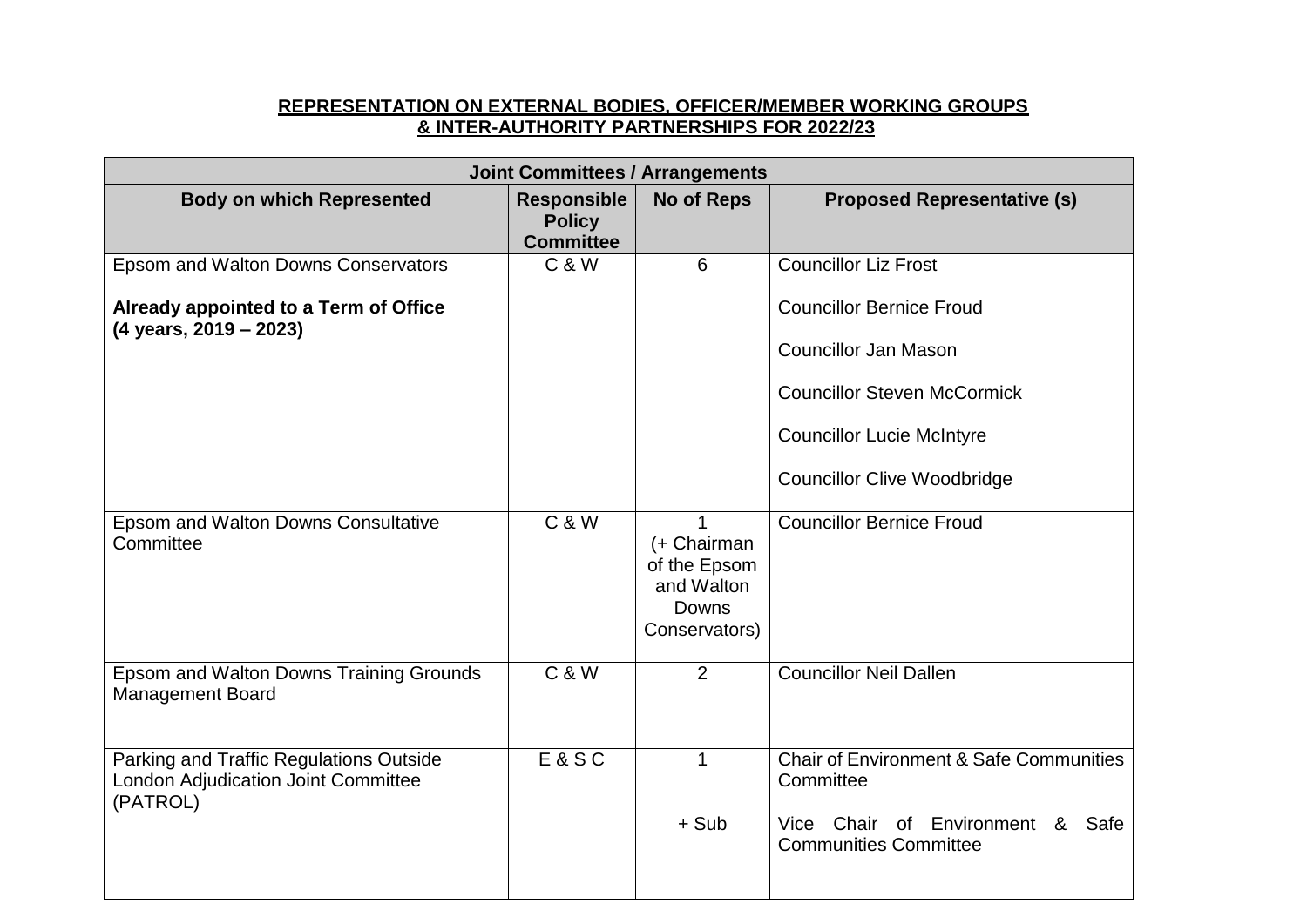| <b>Joint Committees / Arrangements</b>                                       |                                                         |                   |                                                                 |  |
|------------------------------------------------------------------------------|---------------------------------------------------------|-------------------|-----------------------------------------------------------------|--|
| <b>Body on which Represented</b>                                             | <b>Responsible</b><br><b>Policy</b><br><b>Committee</b> | <b>No of Reps</b> | <b>Proposed Representative (s)</b>                              |  |
| South East England Councils (SEEC)                                           | <b>S &amp; R</b>                                        |                   | <b>Councillor Hannah Dalton</b>                                 |  |
|                                                                              |                                                         | $+Sub$            | <b>Councillor Neil Dallen</b>                                   |  |
| <b>Surrey Environment Partnership (formerly</b><br>Surrey Waste Partnership) | E & SC                                                  |                   | <b>Chair of Environment &amp; Safe Communities</b><br>Committee |  |
| Surrey Climate Change Partnership                                            | E & SC                                                  |                   | <b>Chair of Environment &amp; Safe Communities</b><br>Committee |  |
| <b>Surrey Leaders Group</b>                                                  | S&R                                                     |                   | <b>Councillor Hannah Dalton</b>                                 |  |

| <b>Member Champions</b>      |                                    |  |  |
|------------------------------|------------------------------------|--|--|
| Champion                     |                                    |  |  |
| <b>Armed Forces</b>          | <b>Councillor Graham Jones</b>     |  |  |
| <b>Alternative Transport</b> | <b>Councillor Steven McCormick</b> |  |  |
| Heritage                     | <b>Councillor Nigel Collin</b>     |  |  |
| <b>Mental Health</b>         | <b>Councillor Luke Giles</b>       |  |  |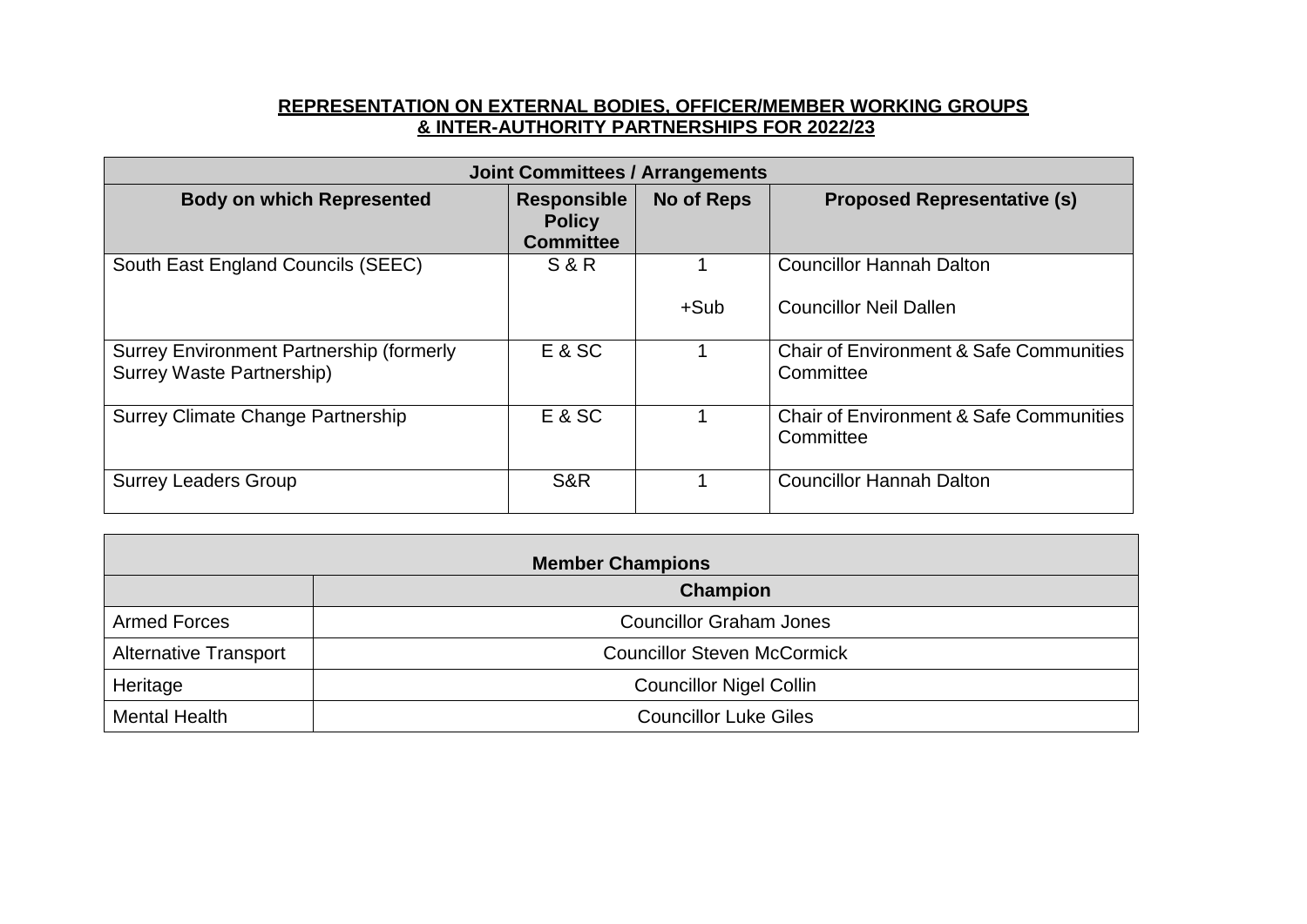| <b>Officer/Member Working Groups appointed by Committees</b> |                                        |                                  |                                                                                                                                                                                                                       |  |
|--------------------------------------------------------------|----------------------------------------|----------------------------------|-----------------------------------------------------------------------------------------------------------------------------------------------------------------------------------------------------------------------|--|
| <b>Body on which Represented</b>                             | <b>Responsible</b><br><b>Committee</b> | No of<br><b>Reps</b>             | <b>Proposed Representative (s)</b>                                                                                                                                                                                    |  |
| <b>Capital Member Group</b>                                  | <b>S&amp;R</b>                         | 5                                | &<br>Appointed<br>Strategy<br>by<br><b>Resources Committee</b>                                                                                                                                                        |  |
| <b>Investment Property Group</b>                             | <b>S&amp;R</b>                         | 2                                | &<br>Appointed<br>by<br>Strategy<br><b>Resources Committee</b>                                                                                                                                                        |  |
| <b>CIL Panel</b>                                             | <b>S&amp;R</b>                         | 3                                | &<br>Strategy<br>Appointed<br>by<br><b>Resources Committee</b>                                                                                                                                                        |  |
|                                                              |                                        | $+3$ subs                        |                                                                                                                                                                                                                       |  |
| <b>Car Park Working Group</b>                                | E & SC                                 | 6<br>(4 year term,<br>2019-2023) | Appointed by the Environment &<br>Safe Communities Committee                                                                                                                                                          |  |
| <b>Environment and Sustainability Working Group</b>          | E & SC                                 | $\overline{7}$                   | Appointed by the Environment &<br>Safe Communities Committee                                                                                                                                                          |  |
| <b>Constitution Working Group</b>                            | Standards and<br>Constitution          | $\overline{7}$                   | Appointed by the Chairs of<br><b>Standards &amp; Constitution</b><br>Committee and Strategy &<br>Resources Committee.<br>Membership composition<br>agreed by Strategy and<br>Resources Committee on 29<br>March 2022. |  |